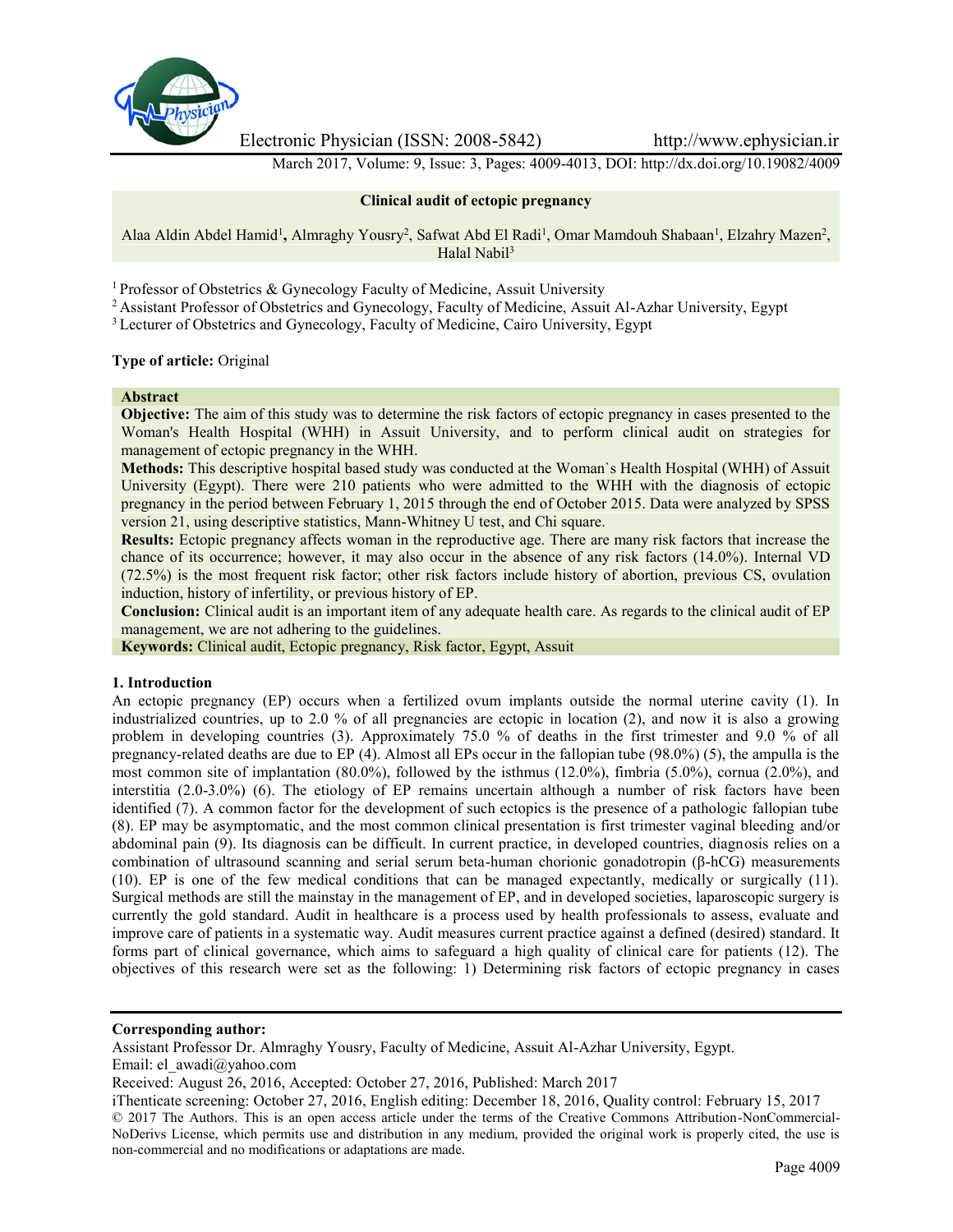presented to the Woman's Health Hospital (WHH) of Assuit University, 2) Clinical audit on strategies for management of ectopic pregnancy in the WHH.

### **2. Material and Methods**

### *2.1. Study setting*

This hospital based study was conducted at the Woman`s Health Hospital (WHH), Assuit University. Study population were all women (210 patients) admitted to the WHH with the diagnosis of ectopic pregnancy in the period between February 1, 2015 through the end of October 2015. Data were collected directly from patients, relatives, and case records in a specially designed data collection sheet.

### *2.2. Selection criteria*

Inclusion Criteria were all women diagnosed as ectopic pregnancies who were managed in the WHH during the study period. Exclusion criteria were 1) Heterotopic pregnancies, and 2) Patients who did not wish to be treated at the WHH.

### *2.3. Data collection*

The current study included two main parts: The first part evaluated the risk factors of ectopic pregnancy. The evaluation was done using a data collection sheet. The second part of the study included a clinical audit on the management of ectopic pregnancy at the WHH, conducted in these steps: 1) Choosing ectopic pregnancy as audit; 2) Agreeing standards of best practice (audit criteria), obtained from the Royal College of Obstetricians and Gynecologists NICE clinical guideline 154 (December 2012); 3) Collecting data: using a specially designed data collection sheet prepared by the investigators using the items obtained from the above guideline; 4) Analyzing the obtained data against the prepared checklist; 5) Feeding back results and discussing the possible points needed to be addressed; and 6) Action plan to implement the agreed required changes. All patients were subjected to a full history taking and physical examination and laboratory test including complete blood count, urine pregnancy test, qualitative or quantitative serum β-hCG, ultrasonography and whether it was abdominal or vaginal with determination of the size of the adnexal mass if present, and the presence of intraperitoneal fluid and its amount and laparoscopy if done.

### *2.4. Ethical considerations*

The study protocol obtained ethical approval from the ethical committee in the Faculty of Medicine in Assuit University. Regarding the risk-benefit assessment, there were no risks affecting the patients in this study. Regarding confidentiality, any data taken from the patient either from the history, the examination or from the investigations, were dealt with in a confidential manner.

### *2.5. Statistical analysis*

Data were analyzed by IBM© SPSS© Statistics version 21 (IBM© Corp., Armonk, NY, USA). Data were expressed as mean, standard deviation, number, and percentages. Mann-Whitney U test was used to determine significance for numeric variable. Chi Square was used to determine significance for categorical variable.  $P \le 0.05$  was considered significant.

## **3. Results**

## *3.1. General findings*

There were 210 cases of ectopic pregnancy, of which, 10 met the exclusion criteria and therefore, did not enter the study. Also, the following are descriptions of the study subjects:

- 1) Undisturbed: n =28 (14.0%), 4 expectant management, 16 medical treatment (one cervical ectopic failed medical followed by evacuation), 5 Laparoscopies: (4 salpingectomies and 1 salpingostomy) and 3 Laparotomies (all salpingectomy).
- 2) Chronic disturbed: n=14 (7.0%), 1 expectant management, 4 medical treatments (one failed followed by laparoscopy), 3 Laparoscopies (One after failed medical treatment), 7 Laparotomies (5 salpingectomies, 1 salpingostomy, 1 milking).
- 3) Acute disturbed n=158 (79.0%) All are treated by laparotomy (one after failed laparoscopy).

Regarding the demographic data of the study participants, their mean age was  $27.30$  years ( $\pm$ 5.80), ranging from 18 to 44 years old. . Of the 200 patients, 182 (91%) were residents of rural areas and 18 (9%) were residents of urban areas. Regarding the reproductive history of the study participants, 77.5% of them had regular menses and the mean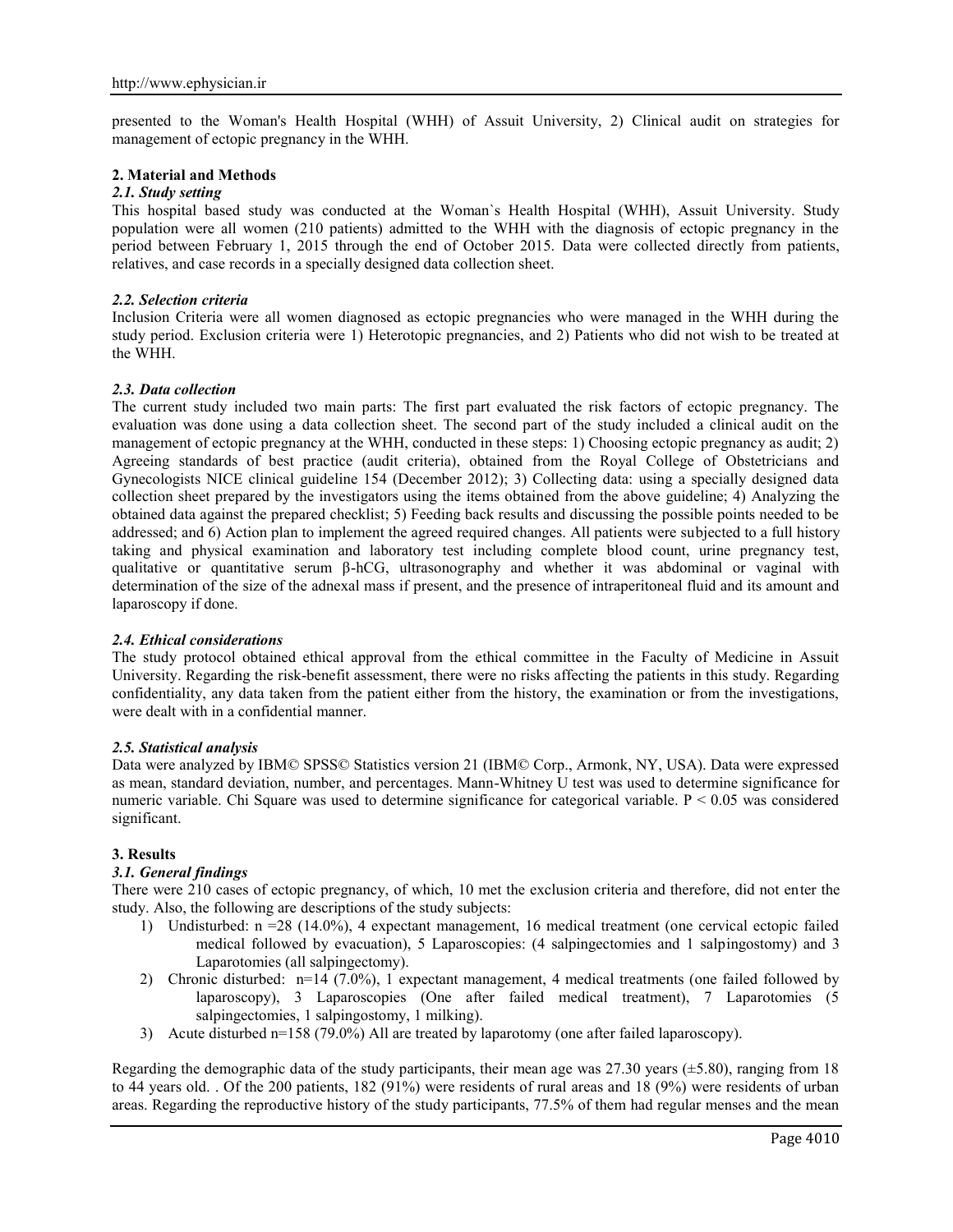number of days from the last menstrual period was  $41.01\pm21.27$  days. The mean parity of the study participants was 1.91 $\pm$ 1.64. Most of the patients were multipara (65.0%). The mean number of previous abortions was 1.62 $\pm$ 0.68. Most of our patients (97.5%) had lower abdominal pain, 75.5% of patients had missed period, and 54% had vaginal bleeding. The sites of lower abdominal pain were right (34%), left (28.5%), and bilateral (37.5%). Thirty-seven patients (18.5%) had pregnancy symptoms and 19.5% had history of syncope attack(s).

# *3.2. Evaluation of the risk factors of ectopic pregnancy in Assuit setting*

The other risk factors were: using drugs for ovulation induction (19.6%), previous history dilatation & curettage (18.5%), history of infertility (17%), past history of abdominal or pelvic surgery (16%), using contraceptive pills in the last 6 months (11.5%), using an intrauterine contraceptive device (IUD) in the last 6 months (6.5%), history of ectopic pregnancy (5%), current IUD user (4.5%), assisted reproductive technology (3%), history of documented pelvic inflammatory disease (PID) (1%), documented tubal pathology (1%), and smoking (1%). Also, there were no patients with history of documented endometriosis; and 14% of the patients had none of the above risk factors. More than half of the participants (62.8%) were using vaginal douching (VD) once or twice per day. The majority of our participants (97.94%) were using their fingers for introducing water with or without detergents into the vagina. Most of them (69%) were using tap water for VD.

## *3.3. Auditing (the management of ectopic pregnancy versus the NICE guideline 154-2012)*

In this part of the study we are presenting the results of clinical audit on the performance of the WHH in the management of ectopic pregnancy. First, regarding the examination of the study participants, the presence of pallor was only performed in 25.0% of cases and none of the examiners measured the respiratory rate or temperature. The rate of performance of the rest of vital data was summarized in Table 1. Table 2 addresses the revising of investigations done to the study participants as compared to what is recommended in the NICE guidelines. With a urine pregnancy test the U/S (abdominal or vaginal) was done in 100.0% of cases and U/S was performed by experienced staff in all cases (100.0%). Regarding serum β-hCG, it was done only in 35.5% of cases. Comparing the lines of management of ectopic pregnancy at the WHH with the clinical guidelines (NICE 154) shows that only one case of eligible cases of acute disturbed ectopic pregnancy (29) was done laparoscopically while the rest were done using laparotomy.

| Variable              | Study group $(n=200)$ | NICE clinical guideline | p-value |
|-----------------------|-----------------------|-------------------------|---------|
| Comment on pallor     | 50 $(25.0\%)$         | 100.0%                  | < 0.001 |
| Blood pressure P      | $200(100.0\%)$        | 100.0%                  |         |
| Pulse                 | $200(100.0\%)$        | 100.0%                  |         |
| Respiratory rate      | 0.0                   | 100.0%                  | < 0.001 |
| Temperature           | $2(1.0\%)$            | 100.0%                  | < 0.001 |
| Abdominal examination | $200(100.0\%)$        | 100.0%                  |         |
| Vaginal examination:  | 197 (98.50%)          | 100.0%                  | 0.482   |

**Table 1.** Auditing of the examination of cases of ectopic pregnancy in WHH

| Table 2. Comparing the investigations for ectopic pregnancy to the NICE guidelines |
|------------------------------------------------------------------------------------|
|------------------------------------------------------------------------------------|

| Item                                   | Study group $(n=200)$ | NICE Clinical guideline | p-value |
|----------------------------------------|-----------------------|-------------------------|---------|
| Urine pregnancy test                   | $200(100.0\%)$        | $100.0\%$               |         |
| Serum $\beta$ -hCG                     | 71 (35.5%)            | $100.0\%$               | $0.01*$ |
| Repeated s. $\beta$ -hCG after 48 hrs. | $29/32*(90.6\%)$      | 100.0%                  | 0.425   |
| Hemoglobin                             | $176(88.0\%)$         | $100.0\%$               | 0.375   |
| Ultrasound                             | $200(100.0\%)$        | 100.0%                  |         |
| Done by experienced staff              | $200(100.0\%)$        | 100.0%                  |         |

\* Patients who stayed in the hospital more than 48 hours before management

The lower use of laparoscopy is mostly due to lack of 24 hours' availability of a laparoscopy room in addition to lack of training of the young staff on laparoscopic treatment of EP (Table 3). Regarding the follow up of cases of EP managed medically, our findings showed that 80% of patients who received medical treatment had repeated β-hCG on days 4 and 7, and all patients had been counseled for the follow-up after the medical treatment. Regarding the auditing of the operative reported data of cases of EP at the WHH, our residents had reported the type of ectopic pregnancy in 74.0%, and reported the site and side of ectopic pregnancy in all cases. However, the comment on the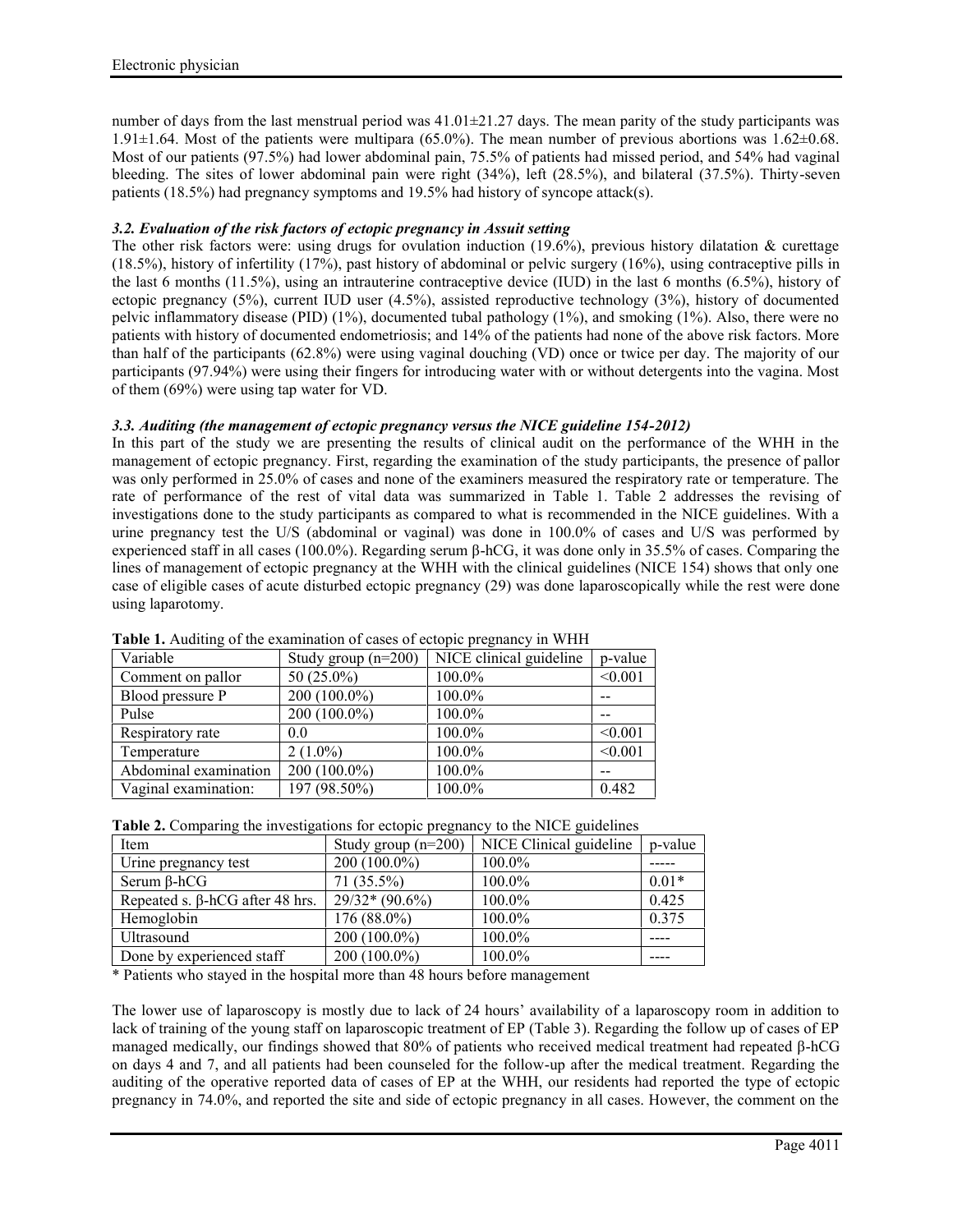other tube and IP blood collection were reported in 86.0 % and 68.0%, respectively. Regarding the mean period of hospital admission in our study participants, the mean period of hospital admission in different lines of management with the longest period for the medical treatment was 7.3 days. None of our study participants had been readmitted to the hospital or died as a result of ectopic pregnancy or its management.

| Items                | Eligible/Actual | Expectant  | Medical      | Laparoscopy | Laparotomy     |
|----------------------|-----------------|------------|--------------|-------------|----------------|
|                      |                 | management | treatment    |             |                |
| Acute disturbed, n   | Eligible*       | 0          |              | 29          | 129            |
| $=158$               | Actual          | 0          | $\theta$     | 11          | 58             |
| $p<0.001*$           |                 |            | ----         |             | $0.03*$        |
| Chronic disturbed n  | Eligible        |            | 4            | 8           | $\overline{2}$ |
| $=14$                | Actual          |            | 4            |             | $\overline{ }$ |
| p-value              |                 | ----       | ----         | $0.001*$    | $0.02*$        |
| Undisturbed $n = 28$ | Eligible        | 4          | . 7          | 6           |                |
|                      | Actual          | 4          | 16           |             |                |
| p-value              |                 |            | 0.275        | 0.329       | 0.242          |
| Total $9(4.5\%)$     |                 | $5(2.5\%)$ | $20(10.0\%)$ |             | 168            |
|                      |                 |            |              |             | $(84.0\%)$     |

**Table 3.** Auditing the lines of management of ectopic pregnancy in WHH

\* Eligible: means that the NICE recommendations point to this line of management

### **4. Discussion**

Three quarters of the women presented with EP were performing the practice of internal VD. This agrees with a study on the same setting (13) which reported that 73.0% of women with vaginal infections were performing this practice. Regarding the management strategy of 200 cases of EP, 84.0% of cases were managed by laparotomy, while 4.5% of cases were managed by laparoscopy, 10.0% with medical treatment and 2.5% had had expectant management of EP. This is in accord with some studies in which the result was near to our result (14). On the other hand, there was a recent retrospective audit study in the UK, in which non-surgical management (expectant and medical treatment) was used in 31% of patients and surgical management was used in 69% of patients. (From the surgically managed group 99% were planned for laparoscopy and 1% for laparotomy, 2% of the laparoscopic group was converted to laparotomy) (15). Clinical audit is an important item of any adequate health care. As regards to the clinical audit of EP management, we are not adhering to the guidelines.

## **Acknowledgments:**

Nothing to acknowledge.

## **Conflict of Interest:**

There is no conflict of interest to be declared.

### **Authors' contributions:**

All authors contributed to this project and article equally. All authors read and approved the final manuscript.

### **References:**

- 1) Thomas G. Stovall. Early pregnancy loss and Ectopic pregnancy, Berek and Novak's Gynaecology, 14th ed. 2007: 601-35.
- 2) Hajenius PJ, Mol F, Mol BW, Bossuyt PM, Ankum WM, Van der Veen F. Interventions for tubal ectopic pregnancy. Cochrane Database Syst Rev. 2007; (1): CD000324. doi: 10.1002/14651858.CD000324.pub2. PMID: 17253448.
- 3) Wedderburn CJ, Warner P, Graham B, Duncan WC, Critchley HO, Horne AW. Economic evaluation of diagnosing and excluding ectopic pregnancy. Hum Reprod. 2010; 25(2): 328-33. doi: 10.1093/humrep/dep397. PMID: 19933287, PMCID: PMC2990466.
- 4) Marion LL, Meeks GR. Ectopic pregnancy: history, incidence, epidemiology, and risk factors. Clin Obstet Gynecol. 2012; 55: 376-86. doi: 10.1097/GRF.0b013e3182516d7b. PMID: 22510618.